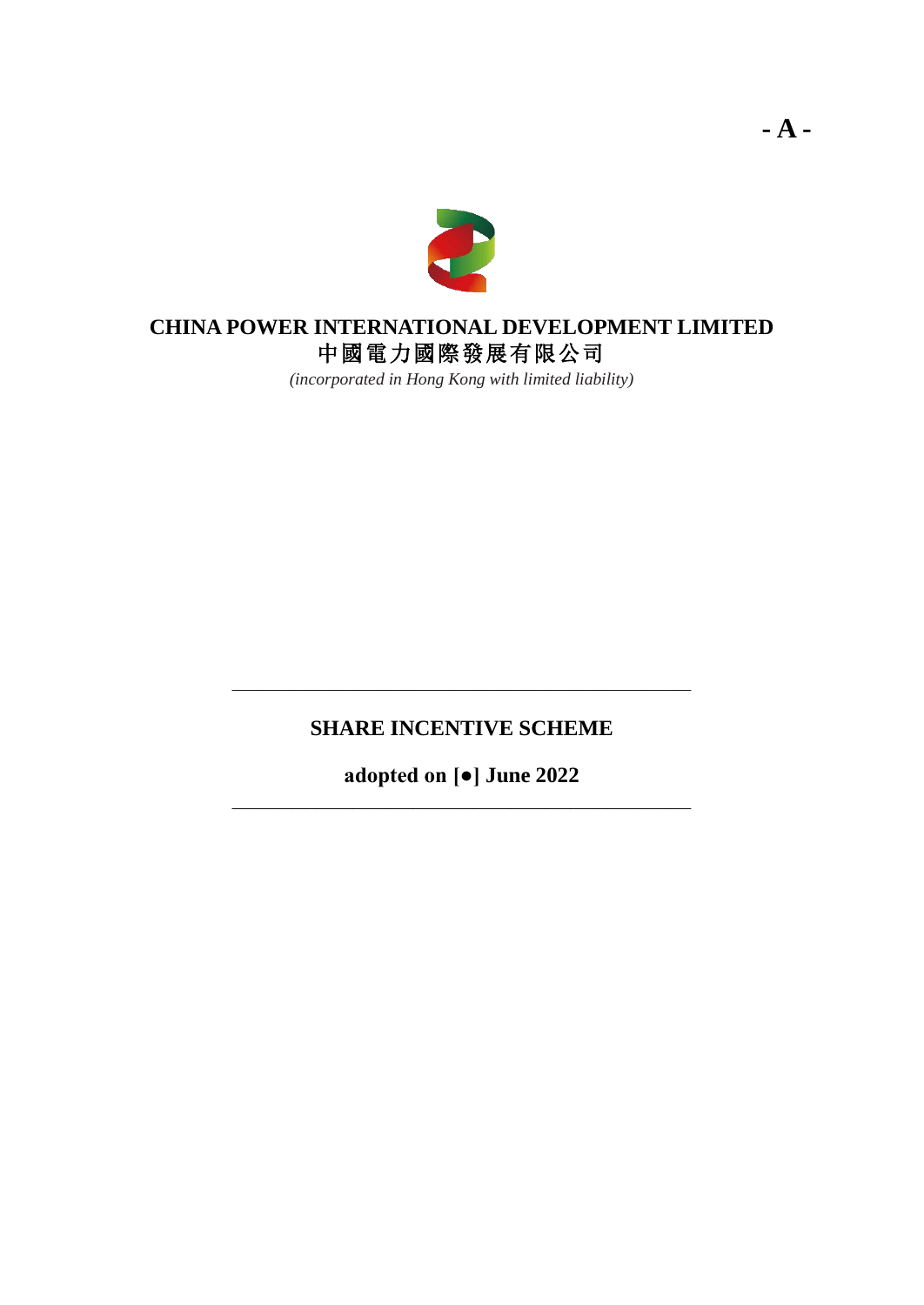# **TABLE OF CONTENT**

| <b>Clause</b> | <b>Heading</b>                                                             | Page           |
|---------------|----------------------------------------------------------------------------|----------------|
| 1.            | <b>DEFINITIONS</b>                                                         | 1              |
| 2.            | PURPOSES AND PRINCIPLES                                                    | $\overline{3}$ |
| 3.            | <b>ADMINISTRATION</b>                                                      | $\overline{3}$ |
| 4.            | <b>SCOPE OF SCHEME PANTICIPANTS</b>                                        | $\overline{4}$ |
| 5.            | SOURCE OF SHARES AND TOTAL QUANTITY OF GRANT                               | 4              |
| 6.            | EFFECTIVE PERIOD, GRANT DATE, WAITING PERIOD AND<br><b>EXERCISE PERIOD</b> | 5              |
| 7.            | <b>EXERCISE PRICE</b>                                                      | 6              |
| 8.            | CONDITIONS FOR GRANT AND CONDITIONS FOR VESTING                            | 6              |
| 9.            | TRANSFERABILITY AND RIGHTS OF SHARE OPTIONS AND<br><b>SHARES</b>           | 8              |
| 10.           | ADJUSTMENT TO SHARE OPTIONS                                                | 8              |
| 11.           | ADJUSTMENTS TO THE NUMBER OF SHARE OPTIONS AND<br><b>EXERCISE PRICE</b>    | 9              |
| 12.           | AMENDMENT TO THE SCHEME                                                    | 10             |
| 13.           | <b>TERMINATION OF THE SHARE INCENTIVE SCHEME</b>                           | 11             |
| $\lceil 14.$  | LAPSE AND CANCELLATION OF SHARE OPTIONS                                    | 11             |
| 15.           | APPLICABLE LAWS AND DISPUTE SETTLEMENT<br><b>MECHANISM</b>                 | 13             |
| 16.           | PRE-CONDITIONS OF THE SHARE INCENTIVE SCHEME                               | 14             |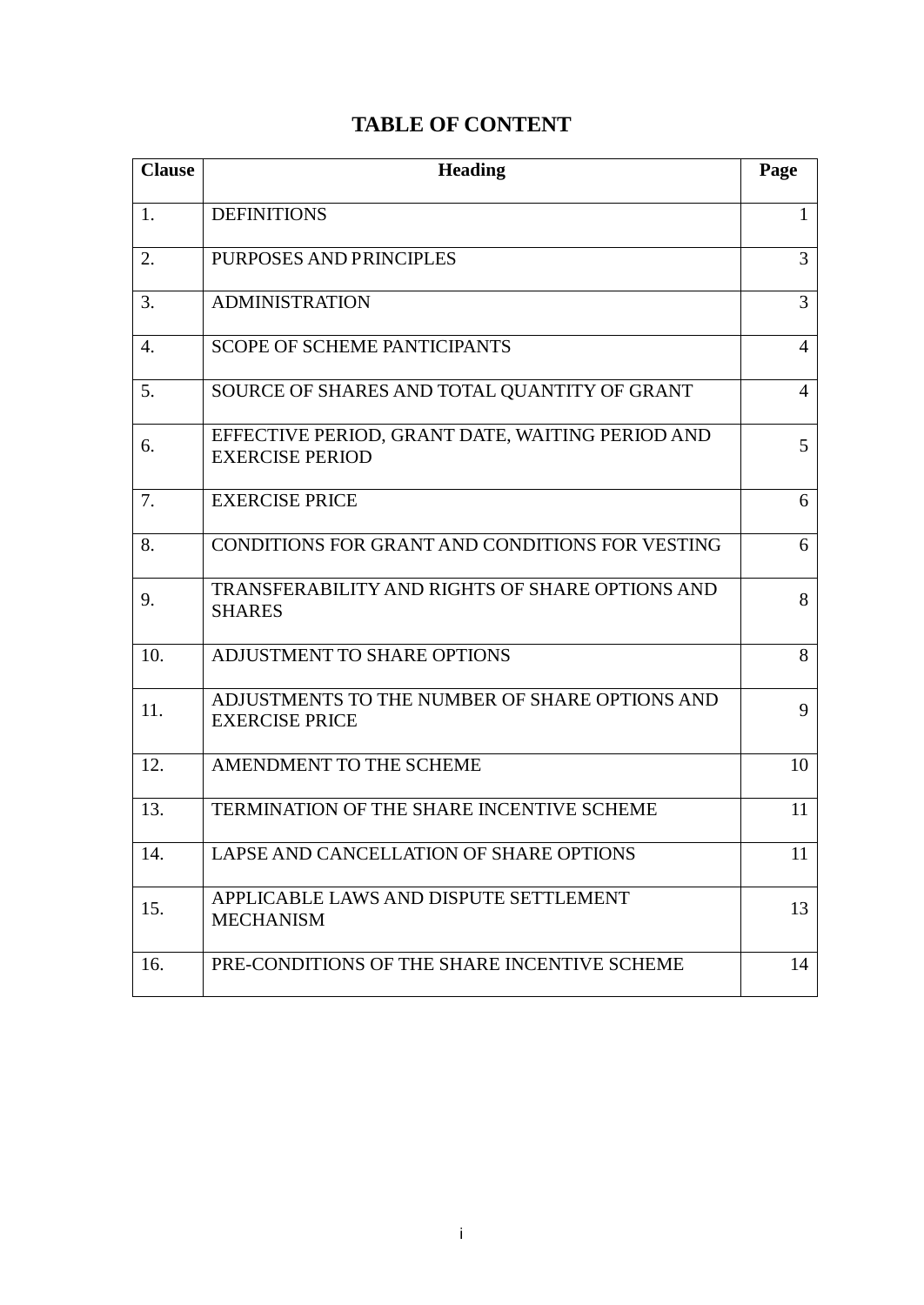## **1. DEFINITIONS**

In this Share Incentive Scheme the following expressions have the following meanings unless the context requires otherwise:

| "Articles"               | The Articles of Association of the Company                                                                                                                                                                |
|--------------------------|-----------------------------------------------------------------------------------------------------------------------------------------------------------------------------------------------------------|
| "Board"                  | the board of Directors of the Company                                                                                                                                                                     |
| "Company"                | China Power International Development Limited, a<br>company incorporated in Hong Kong with limited<br>liability, whose shares are listed on the Main Board of<br>the Stock Exchange                       |
| "Conditions for Grant"   | the conditions upon which the Company may grant<br>Share Options to the Scheme Participants                                                                                                               |
| "Conditions for Vesting" | the conditions upon which Share Options shall be<br>vested in and become exercisable by the Scheme<br>Participants                                                                                        |
| "Director(s)"            | $directory(s)$ of the Company                                                                                                                                                                             |
| "Effective Period"       | the period during which the Scheme is effective                                                                                                                                                           |
| "Exercise Period"        | the period during which the Share Options shall be<br>vested in and exercisable by the Scheme Participants                                                                                                |
| "Exercise Price"         | the price determined by the Company when granting<br>the Share Options to the Scheme Participant(s), at<br>which the Scheme Participant(s) subscribe for the<br>Shares upon exercise of the Share Options |
| "General Meeting"        | the general meeting of the shareholders of the<br>Company                                                                                                                                                 |
| "Grant"                  | the granting of the Share Options under the Scheme to<br>the Scheme Participants                                                                                                                          |
| "Grant Date"             | a date on which the Share Options are granted to the<br>Scheme Participant(s) by the Board pursuant to the<br>Scheme                                                                                      |
| "Group"                  | the Company and its subsidiaries from time to time                                                                                                                                                        |
| "Hong Kong"              | the Hong Kong Special Administrative Region of the<br><b>PRC</b>                                                                                                                                          |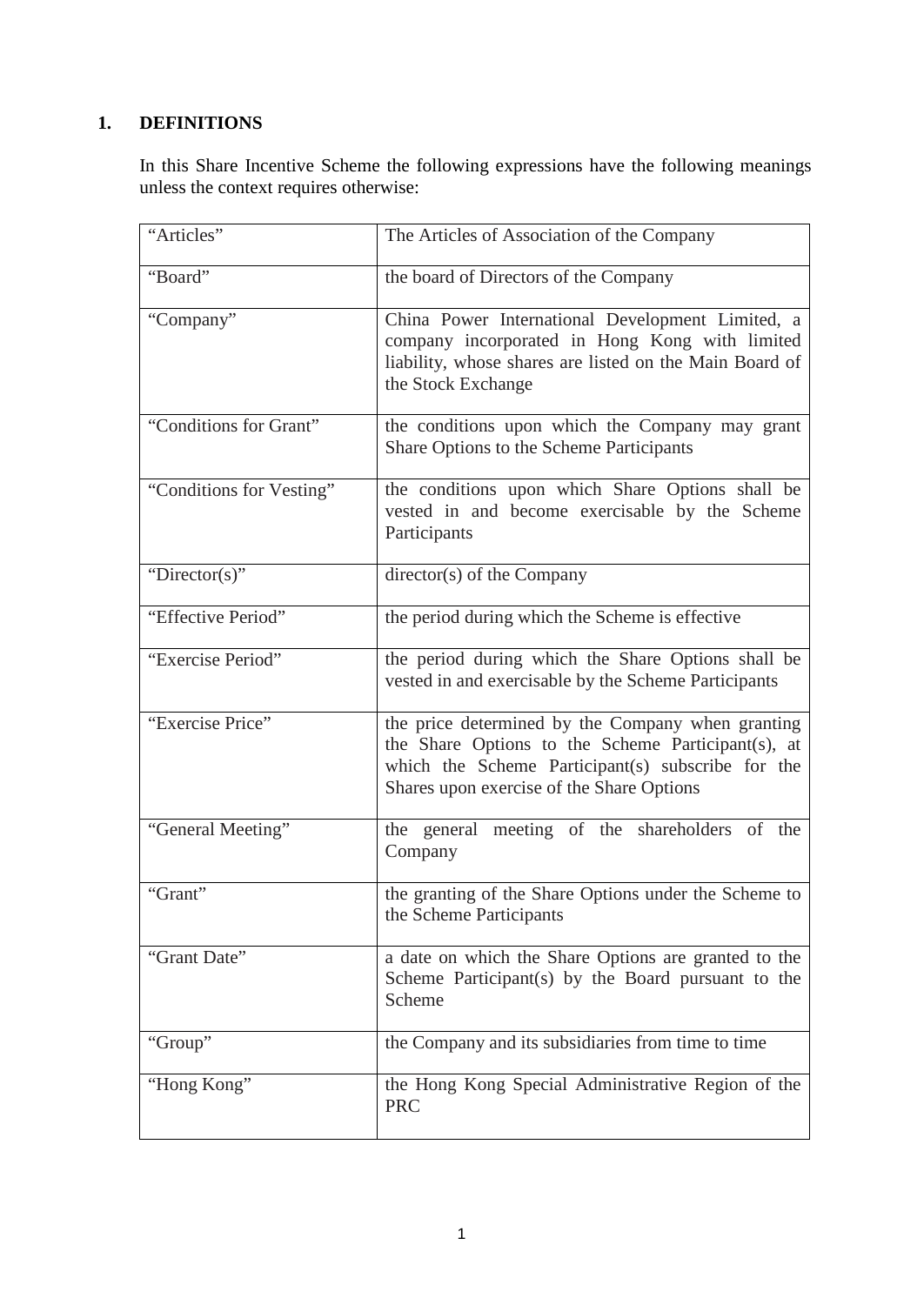| "Independent Directors"                 | the independent non-executive directors of the<br>Company                                                                                                    |
|-----------------------------------------|--------------------------------------------------------------------------------------------------------------------------------------------------------------|
| "Listing Rules"                         | the Rules Governing the Listing of Securities on the<br>Stock Exchange (as amended from time to time)                                                        |
| "PRC" or "China"                        | the People's Republic of China, which for the purpose<br>of the Scheme, excludes Hong Kong, the Macau<br>Special Administrative Region of the PRC and Taiwan |
| "Remuneration Committee"                | the Remuneration and Nomination Committee under<br>the Board                                                                                                 |
| "SASAC"                                 | State-owned Assets<br>Supervision<br>the<br>and<br>Administration Commission of the State Council of the<br><b>PRC</b>                                       |
| "Scheme Participant(s)"                 | the participant(s) to the Scheme                                                                                                                             |
| "Share $(s)$ "                          | ordinary share(s) of the Company                                                                                                                             |
| "Share Incentive Scheme" or<br>"Scheme" | the share option incentive scheme of the Company<br>proposed to be approved by the Shareholders at the<br><b>General Meeting</b>                             |
| "Share Options"                         | rights to acquire Shares under the terms of the Scheme                                                                                                       |
| "Shareholder(s)"                        | person(s) whose names appear on the register of<br>members as a registered holder(s) of the Share(s)                                                         |
| "Stock Exchange"                        | The Stock Exchange of Hong Kong Limited                                                                                                                      |
| "subsidiaries"                          | has the meaning given to it by the Listing Rules                                                                                                             |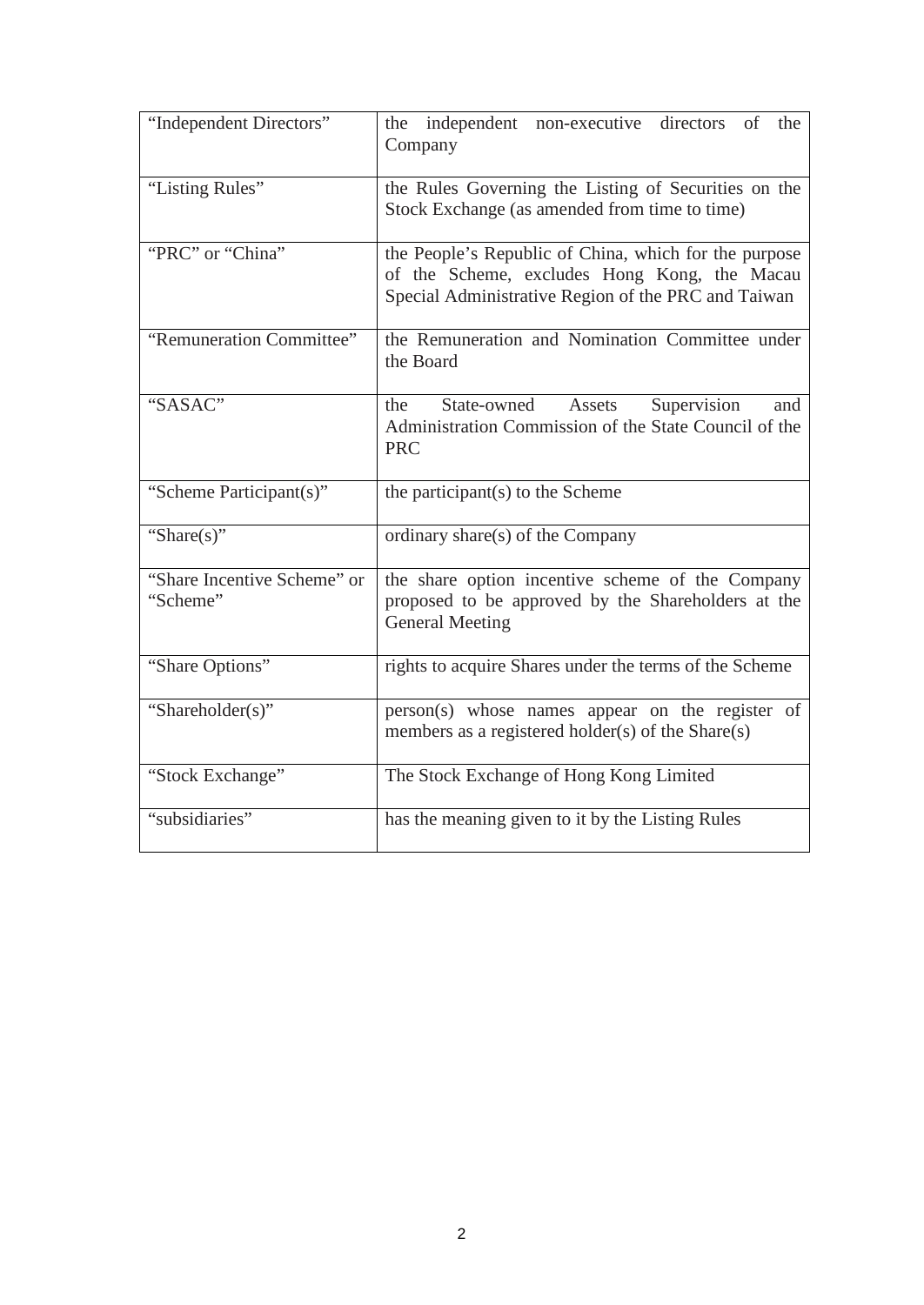### **2. PURPOSES AND PRINCIPLES**

### *Purposes*

2.1 The Share Incentive Scheme aims at (1) further improving the incentive mechanism of the Company in support of the transformation and development of the Company; (2) fully motivating the Company's senior management, middle management and core business backbone personnel; and (3) aligning the interest of the Shareholders, the Company and the individual interest of the core backbone employees effectively, so that all parties will share a common concern for the long-term development of the Company.

### *Principles*

2.2 The Share Incentive Scheme is prepared in accordance with the requirements of the relevant laws and regulations the "Trial Measures for the Implementation of Share Incentive Schemes by State-controlled Listed Companies (Overseas)" (《国有控股 上市公司(境外)实施股权激励试行办法》), "the Notice on Issues concerning Regulating the Implementation of Share Incentive Schemes by State-controlled Listed Companies" (《关于规范国有控股上市公司实施股权激励制度有关问题 的通知》), the "Working Guidelines for the Implementation of Share Incentive Schemes by Central Enterprise-controlled Listed Companies" (《中央企业控股上 市公司实施股权激励工作指引》), the Listing Rules and the Articles.

### **3. ADMINISTRATION**

- 3.1 The Board shall act as the executive and administrative body of the Incentive Scheme and be responsible for the implementation of the Share Incentive Scheme. The Remuneration Committee shall be responsible for drafting, revising, endorsing and confirming the Share Incentive Scheme, and submitting the same to the Board for consideration.
- 3.2 Upon consideration and approval by the Board, the Board shall seek the approval from the Shareholders at the General Meeting. The Board may handle any other matters relating to the Scheme within its scope of authority as delegated by the Shareholders at the General Meeting.
- 3.3 The Remuneration Committee shall act as the supervisory authority of the Share Incentive Scheme, and shall provide opinions as to whether the Scheme is beneficial to the sustainable development of the Company and the interests of the Company and the Shareholders as a whole. The Remuneration Committee shall supervise the implementation of the Scheme as to whether it is in compliance with the relevant laws, regulations, regulatory documents and operational rules of the Listing Rules, and shall be responsible for verifying the list of the Scheme Participants.
- 3.4 Before granting any Share Options to the Scheme Participants, a Board meeting shall be convened to review the Conditions for Grant set by the Company and whether the Conditions for Grant have been fulfilled, which shall be endorsed and confirmed by the Remuneration Committee. If the conditions are not fulfilled, the Company shall not grant any Share Options to the Scheme Participants and the Share Options which have not been granted shall not be deferred to the next grant.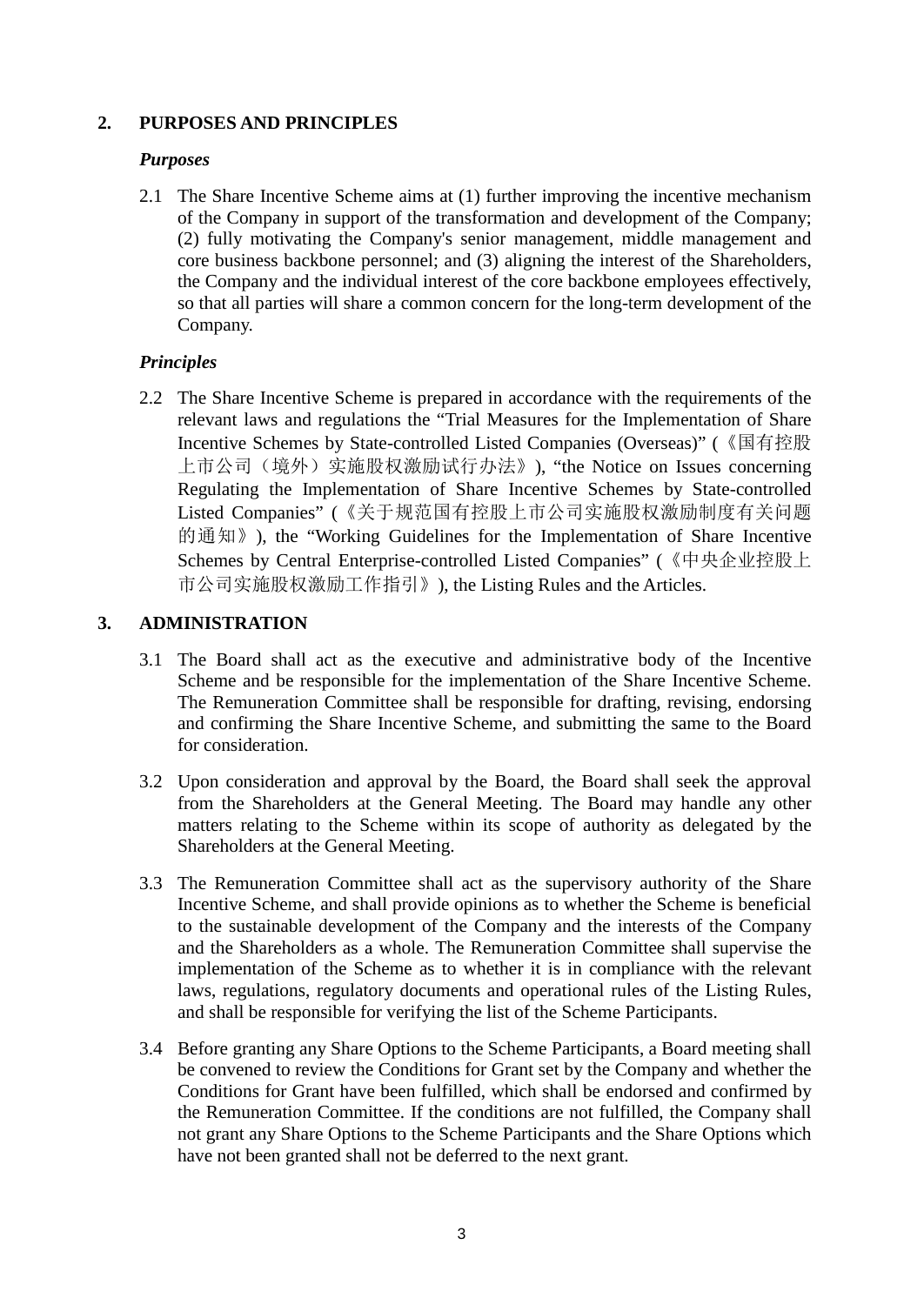3.5 The Company shall make application to the Stock Exchange for approval of the listing of, and permission to deal in, the Shares to be issued and allotted pursuant to the exercise of any Share Options granted under the Scheme.

### **4. SCOPE OF SCHEME PANTICIPANTS**

- 4.1 The Scheme Participants under the Scheme are the Directors, senior management and backbone management, technical and business personnel (who have a direct impact on the Company's operating performance and sustainable development) of the Company (including its controlled subsidiaries). The assessment results of the Scheme Participants shall meet or exceed the relevant standards for performance appraisal of the Company.
- 4.2 The Scheme Participants shall exclude any person if he/she falls under any of the following:
	- (1) persons who do not hold any positions in or are not employed by the Company or its controlled subsidiaries;
	- (2) Independent Directors or any external directors;
	- (3) Shareholders or de-facto controllers of the Company who, individually or collectively, hold over 5% of the Shares, their spouses, parents, children and "associates" as defined under the Listing Rules; and
	- (4) responsible persons of the enterprises managed by SASAC.

### **5. SOURCE OF SHARES AND TOTAL QUANTITY OF GRANT**

### *Source*

5.1 New Shares listed on the Stock Exchange will be issued to the Scheme Participant(s) pursuant to the exercise of the Share Options granted under the Scheme.

### *Total quantity of Grant*

- 5.2 The total aggregate number of Shares to be issued pursuant to the exercise of the Share Options granted to the Scheme Participants under the Scheme shall not exceed 111,711,100 Shares, representing approximately 1.0312% of the total share capital (i.e. 10,833,386,321 Shares) of the Company as at the date of announcement of the Scheme, of which the quantity of the initial grant will not be more than 100,540,000 Shares, accounting for 90% of all the Share Options under the Scheme.
- 5.3 Unless approved by a resolution at a General Meeting, the number of underlying Shares in respect of the Share Options granted to a Scheme Participant (including exercised and outstanding Share Options) during the Effective Period of the Scheme shall not in aggregate exceed 1% of the total share capital of the Company.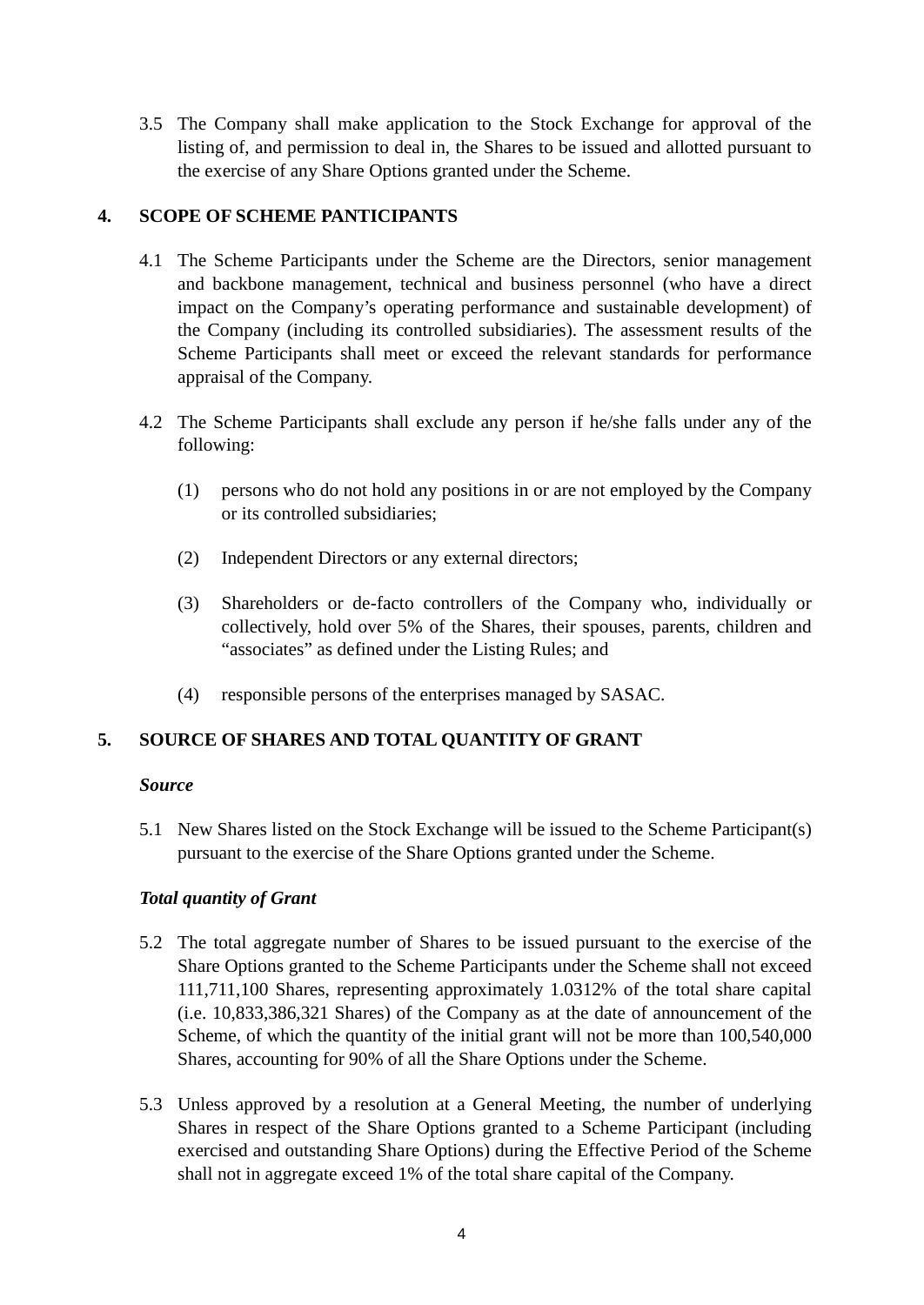5.4 In the event of conversion of capital reserve into new Shares, issue of bonus Shares, share subdivision, rights issue, share consolidation, etc. during the period from the date of announcement of the Scheme to the completion of registration of the underlying Shares of the Share Options by a Scheme Participant, the number of Share Options to be granted will be subject to adjustments in accordance with the relevant rules of the Scheme.

### **6. EFFECTIVE PERIOD, GRANT DATE, WAITING PERIOD AND EXERCISE PERIOD**

### *Effective Period*

6.1 The Scheme shall be valid from the Grant Date until the date when all Share Options have been exercised or cancelled and the maximum Effective Period of the Scheme shall not exceed 72 months.

### *Grant Date*

- 6.2 The Grant Date shall be a trading day, and shall be determined by the Board after the Scheme has been considered and approved at a General Meeting.
- 6.3 The Board shall not grant Share Options to a Scheme Participant following the occurrence of a possible price sensitive event, or under a possible price sensitive situation which arises as a result of a resolution, until all price sensitive information has been announced or disclosed in accordance with the requirements of the Listing Rules and any stipulated restriction period thereof has expired. Holders of the Share Options already granted who have knowledge of the above information may not exercise their Share Options until the above announcement has been made.
- 6.4 No Share Options shall be granted by the Board to the Scheme Participant(s) within one month before the earlier of the following dates:
	- (1) the date of the Board meeting for the approval of any annual, half-yearly, quarterly and any other interim results of the Company;
	- (2) the deadline for the Company to announce its annual, half-yearly, quarterly or any other interim results in accordance with the Listing Rules,

until the end of the day of the relevant results announcement.

#### *Waiting Period*

6.5 No Share Options shall be exercised within twenty-four (24) months from the Grant Date of the relevant Share Options.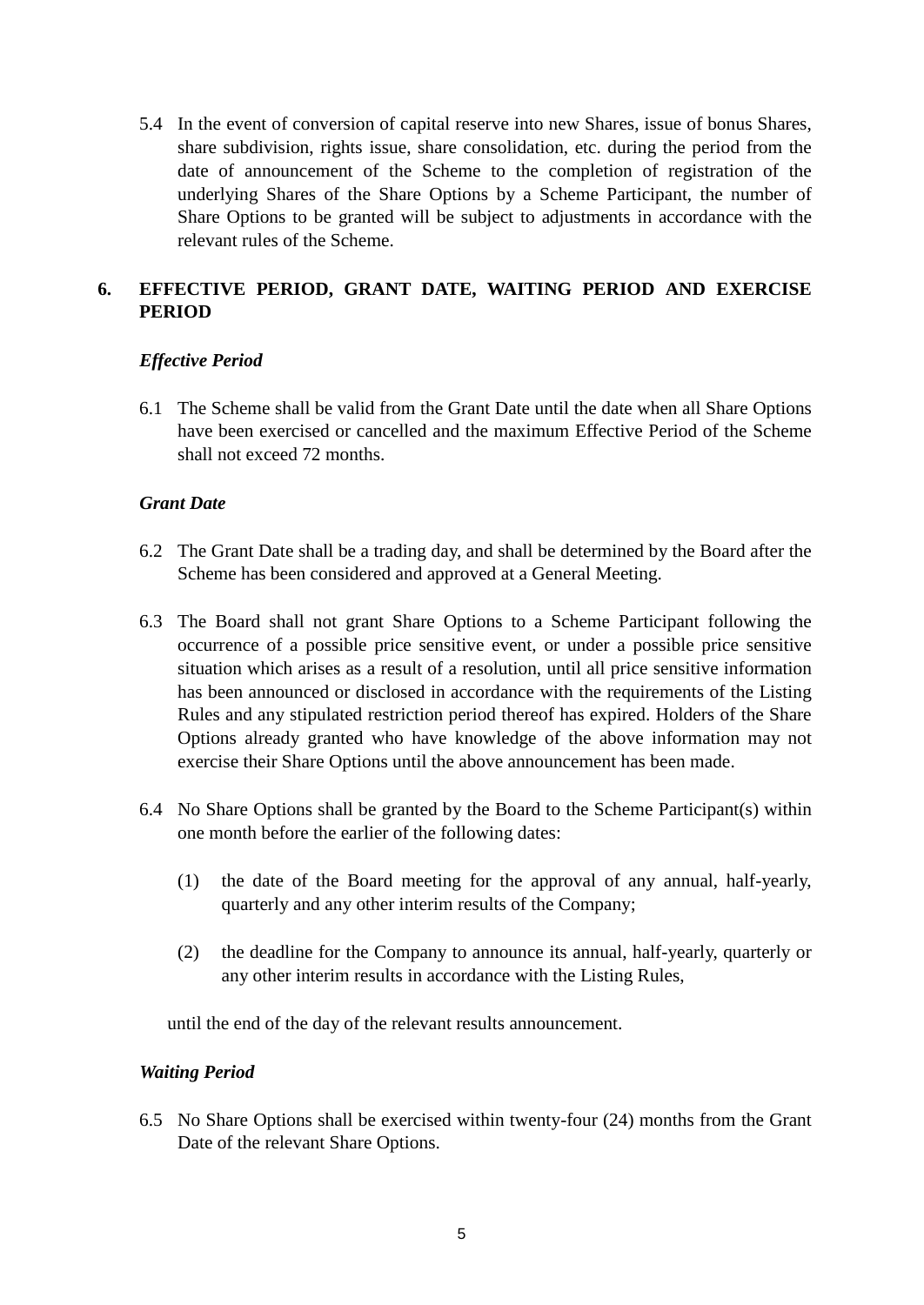### *Exercise Period*

6.6 The Scheme Participant(s) may exercise their Share Options in tranches during the Exercise Period after the expiration of the waiting period, subject to the achievement of specific performance appraisal targets for that year as a Condition for Vesting, the specific arrangements are as follows:

| <b>Exercise Period</b>          | <b>Timing of Exercise Period</b>                                                                                                  | Percentage of<br><b>Share Options</b><br>exercisable |
|---------------------------------|-----------------------------------------------------------------------------------------------------------------------------------|------------------------------------------------------|
| <b>First Exercise</b><br>Period | From the first trading day after 24 months<br>from the Grant Date to the last trading day<br>within 36 mnths from the Grant Date  | 33%                                                  |
| Second Exercise<br>Period       | From the first trading day after 36 months<br>from the Grant Date to the last trading day<br>within 48 months from the Grant Date | 33%                                                  |
| Third Exercise<br>Period        | From the first trading day after 48 months<br>from the Grant Date to the last trading day<br>within 60 months from the Grant Date | 34%                                                  |

### **7. EXERCISE PRICE**

- 7.1 The Exercise Price of the Share Options shall be determined in accordance with the fair market price principle, with the Grant Date as the base day for pricing. The fair market price shall not be lower than the higher of the following prices:
	- (1) the closing price of the Shares on the Grant Date; and
	- (2) the average closing price of the Shares on the five (5) trading days prior to the Grant Date.
- 7.2 In the event of conversion of capital reserve into new Shares, issue of bonus Shares, share subdivision, rights issue, share consolidation, etc. during the period from the date of announcement of the Scheme to the completion of registration of the underlying Shares of the Share Options by a Scheme Participant, the Exercise Price of the Share Options will be subject to adjustments in accordance with the relevant rules of the Scheme.
- 7.3 No fee shall be payable by a Scheme Participant on the application for or acceptance of the grant of Share Options.

### **8. CONDITIONS FOR GRANT AND CONDITIONS FOR VESTING**

### *Conditions for Grant*

8.1 The Company may grant Share Options to a Scheme Participant upon fulfilment of the following conditions by the Company and the Scheme Participant: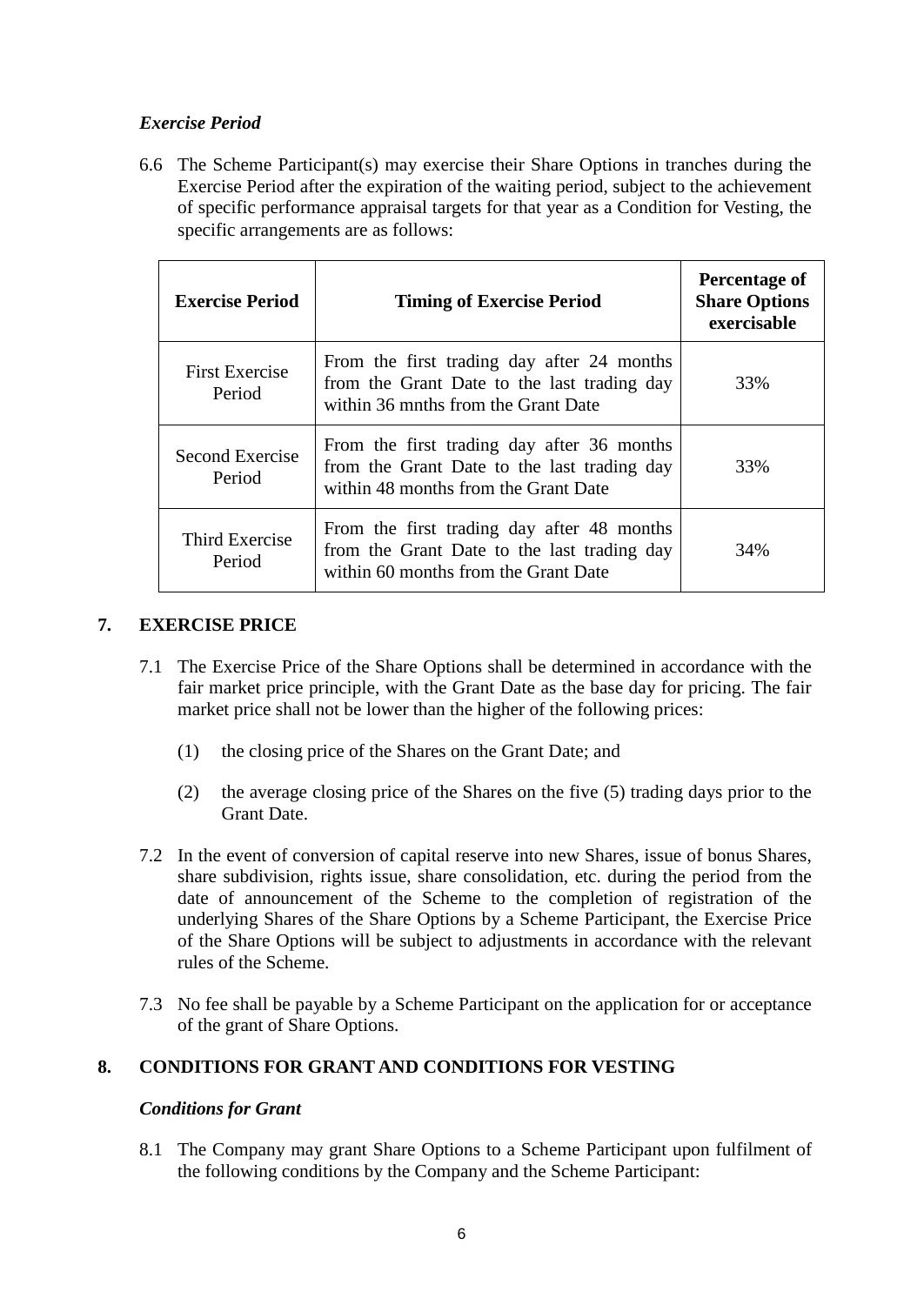- (1) The Company has complied with the requirements of Article 6 of the Guidelines on the Implementation of Share Incentive Scheme for Listed Companies Controlled by Central Enterprises of the PRC in relation to the conditions to be met by the Company for the implementation of share incentive scheme and satisfies the requirements for the implementation of share incentive scheme.
- (2) Conditions for Grant for a Scheme Participant:
	- (i) the Scheme Participant holds position in or is employed by the Company or its controlled subsidiaries;
	- (ii) the Scheme Participant is not under any circumstances prescribed in the Scheme where he/she shall not participate in the Scheme; and
	- (iii) according to the relevant measures for performance appraisal of the Company, there were no "unsatisfactory" results in the individual performance appraisal in relation to the Scheme Participant in the last three years before the Grant Date.
- (3) The Scheme sets performance conditions for the grant and grants are made only when all performance metrics meet the set targets. The performance metrics under the Scheme shall be set on such level that is comparable to the Company's industry peers and comparable companies of the Company.

#### *Conditions for Vesting*

- 8.2 The Share Options granted to the Scheme Participants are exercisable only if the following conditions are met.
	- (1) Conditions for Vesting in relation to the Company
		- (i) Share Options granted under the Scheme are subject to performance appraisal in parallel to the exercise on an annual basis over the three accounting years of the Exercise Period, with the achievement of performance appraisal targets as a Condition for Vesting for Scheme Participants. These performance appraisal targets may include, but are not limited to:
			- (a) the level of return on equity (expressed as an average weighted indicator after deducting non-recurring gains and losses) and the ranking compared with the industry average or benchmark companies;
			- (b) the level of compound growth rate of net profit and the ranking compared with the industry average or benchmark companies (net profit shall be that attributable to the shareholders of the parent company, and the same calculation basis shall be applied to the benchmark companies used for comparison);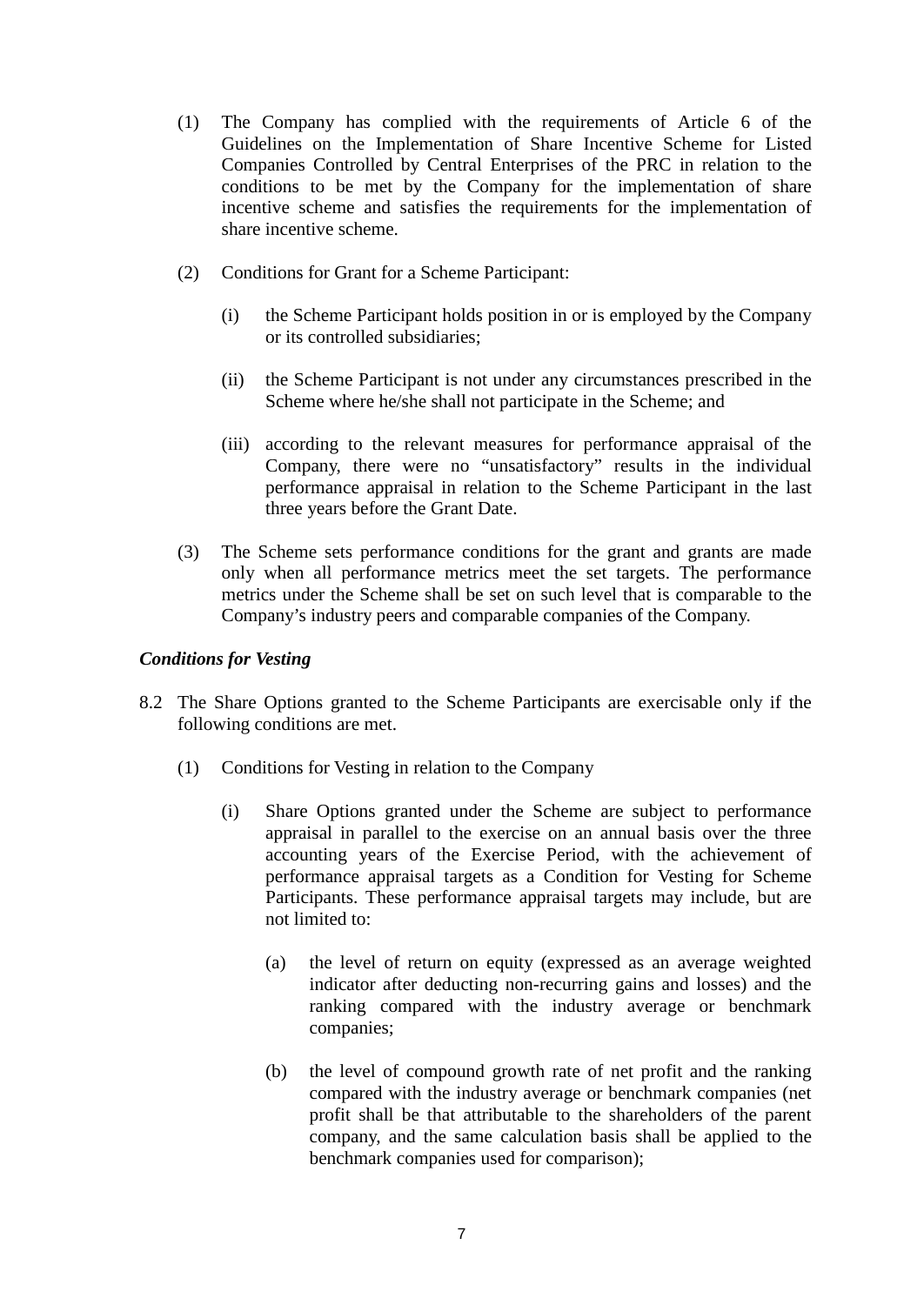- (c) the level of economic value added (EVA) rate; and
- (d) the ratio of clean energy installed capacity to total installed capacity; and
- (ii) the Company is not under any circumstances prescribed in the Scheme where the Scheme shall be terminated.
- (2) Conditions for Vesting for the Scheme Participant
	- (i) According to the Company's performance appraisal measures, the Scheme Participants may only exercise their Share Options for the current period if their performance appraisal of the previous year satisfies the conditions. The Remuneration Committee will evaluate the comprehensive appraisal of the Scheme Participants in each appraisal year and determine the exercise ratio of a Scheme Participant according to his/her individual performance appraisal results; and
	- (ii) the Scheme Participant is not under any circumstances (for example, in breach of the requirements of the Articles or serious breach of duty) prescribed in the Scheme.

If a Scheme Participant is under any circumstances referred to in (ii) above, the outstanding Share Options granted to such Scheme Participant shall not be exercised, unless otherwise specified in the Scheme.

#### **9. TRANSFERABILITY AND RIGHTS OF SHARE OPTIONS AND SHARES**

#### *Transferability of Share Options*

9.1 The Share Options shall be personal to the Scheme Participants to whom the Share Options are granted and shall not be transferred or used as guarantee or repayment of debts before such Share Options are exercised.

#### *Rights attaching to Share Options and Shares*

9.2 The Share Options granted to the Scheme Participants shall be entitled to the rights of their Shares upon registration of transfer by the Company's share registrar, including but not limited to the rights to dividends, rights issue, voting rights, etc. and shall rank pari passu with other Shareholders who own the same type of Shares.

#### **10. ADJUSTMENT TO SHARE OPTIONS**

10.1 In the event of conversion of capital reserve into new Shares, issue of bonus Shares, share subdivision, rights issue, share consolidation, etc. during the period from the date of announcement of the Scheme to the completion of registration of the underlying Shares of the Share Options by a Scheme Participant, the number of Share Options to be granted and the Exercise Price will be subject to adjustments in accordance with the relevant rules of the Scheme.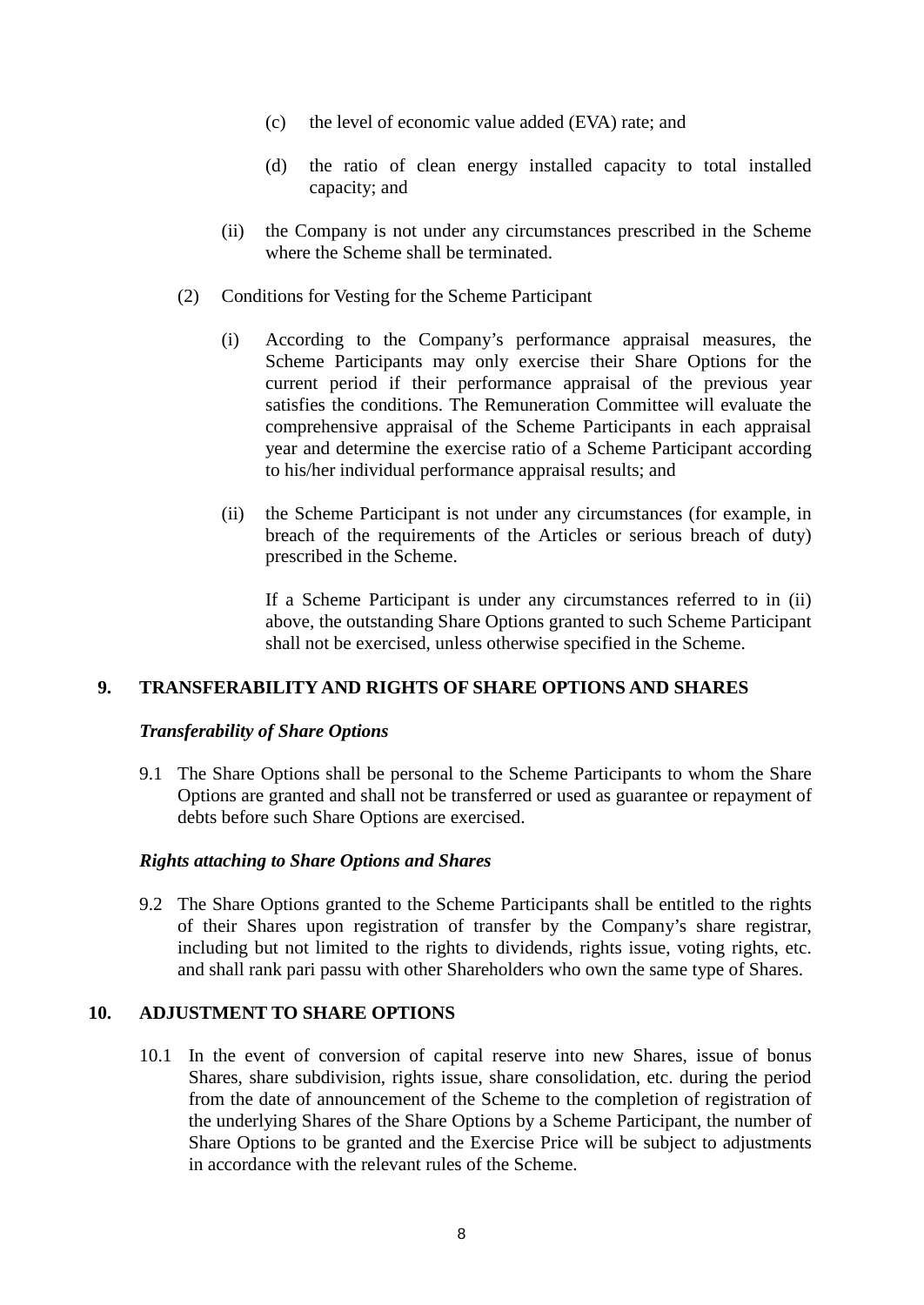10.2 In addition, in respect of any such adjustments, the auditors or an independent financial adviser of the Company must confirm to the Directors in writing that the adjustments satisfy the relevant requirements under Chapter 17 of the Listing Rules.

### **11. ADJUSTMENTS TO THE NUMBER OF SHARE OPTIONS AND EXERCISE PRICE**

#### *Adjustments to the number of Share Options*

- 11.1 If there is any conversion of capital reserve into new Shares, issue of bonus Shares, share subdivision, rights issue, share consolidation, etc. during the period from the date of announcement of the Scheme to the completion of registration of the underlying Shares of the Share Options by a Scheme Participant, the number of Share Options to be granted will be subject to adjustments in accordance with the relevant rules of the Scheme. The method of adjustment is set out as below:
	- (1) Conversion of capital reserve into new Shares, issue of bonus Shares or share subdivision

$$
Q = Q_0 \times (1 + n)
$$

Where: " $Q_0$ " represents the number of Share Options before the adjustment; "n" represents the ratio per Share of conversion of capital reserve into new Shares, issue of bonus Shares or share subdivision (i.e. the number of shares increased per share after conversion, issue or subdivision); "Q" represents the number of Share Options after the adjustment.

(2) Rights issue

$$
Q = Q_0 \times P_1 \times (1 + n) \div (P_1 + P_2 \times n)
$$

Where: " $Q_0$ " represents the number of Share Options before the adjustment; "P<sub>1</sub>" represents the closing price as at the record date of the Share Options; "P<sub>2</sub>" represents the subscription price; "n" represents the ratio of allotment (i.e. the ratio of the number of Shares in the rights issue to the total share capital of the Company before the rights issue); "Q" represents the number of Share Options after the adjustment.

(3) Share consolidation

$$
Q=Q_0\times\mathbf{n}
$$

Where: " $Q_0$ " represents the number of Share Options before the adjustment; "n" represents the ratio of consolidation (i.e. one share consolidated into n shares); "Q" represents the number of Share Options after the adjustment.

(4) Additional issuance

In the event of additional issuance of new Shares by the Company, the number of Share Options will not be adjusted.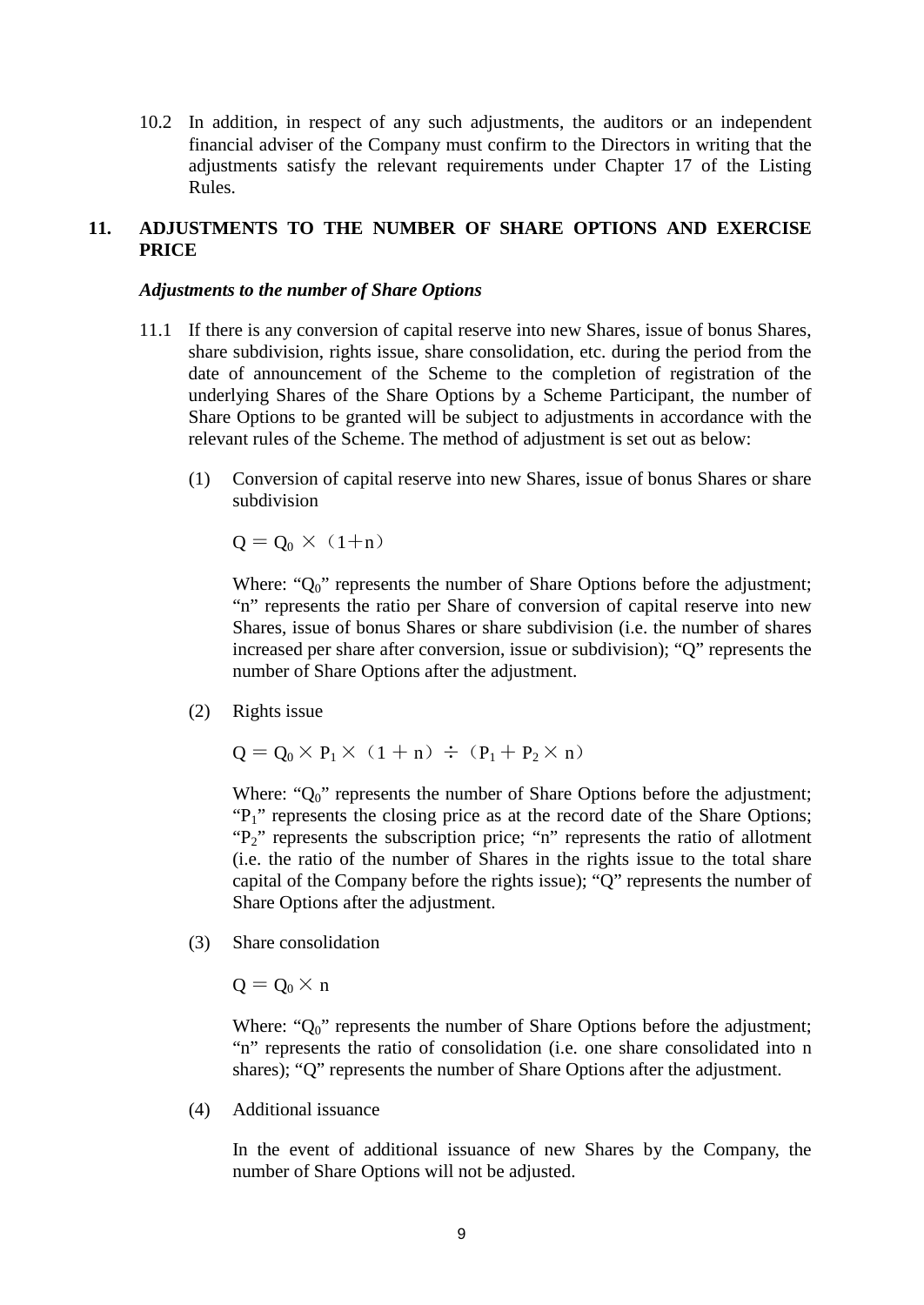#### *Adjustments to Exercise Price*

- 11.2 If there is any conversion of capital reserve into new Shares, issue of bonus Shares, share subdivision, rights issue, share consolidation, etc. during the period from the date of announcement of the Scheme to the completion of registration of the underlying Shares of the Share Options by a Scheme Participant, the Exercise Price of Share Options will be subject to adjustments in accordance with the relevant rules of the Scheme. The method of adjustment is set out as below:
	- (1) Conversion of capital reserve into new Shares, issue of bonus Shares or share subdivision

 $P = P_0 \div (1 + n)$ 

Where: "P<sub>0</sub>" represents the Exercise Price before the adjustment; "n" represents the ratio per Share of the conversion of capital reserve into new Shares, issue of bonus Shares or share subdivision; "P" represents the Exercise Price after the adjustment.

(2) Rights issue

$$
\mathbf{P} = \mathbf{P}_0 \times (\mathbf{P}_1 + \mathbf{P}_2 \times \mathbf{n}) \div [\mathbf{P}_1 \times (1 + \mathbf{n})]
$$

Where: " $P_0$ " represents the Exercise Price before the adjustment; " $P_1$ " represents the closing price as at the record date of the Share Options;  $P_2$ " represents the subscription price; "n" represents the ratio of allotment (i.e. the ratio of the number of Shares in the rights issue to the total share capital of the Company before the rights issue); "P" represents the Exercise Price after the adjustment.

(3) Share consolidation

 $P = P_0 \div n$ 

Where: " $P_0$ " represents the Exercise Price before the adjustment; "n" represents the ratio of consolidation; "P" represents the Exercise Price after the adjustment.

(4) Additional issuance

In the event of additional issuance of new Shares by the Company, the Exercise Price of Share Options will not be adjusted.

#### **12. AMENDMENT TO THE SCHEME**

- 12.1 The Company may amend the Share Incentive Scheme prior to its approval at a General Meeting. Amendments are subject to the approval of the Board.
- 12.2 If the Company amends the Share Incentive Scheme which has been approved at a General Meeting, such amendments shall be announced in a timely manner and submitted to a General Meeting for consideration, and which shall not include the following circumstances: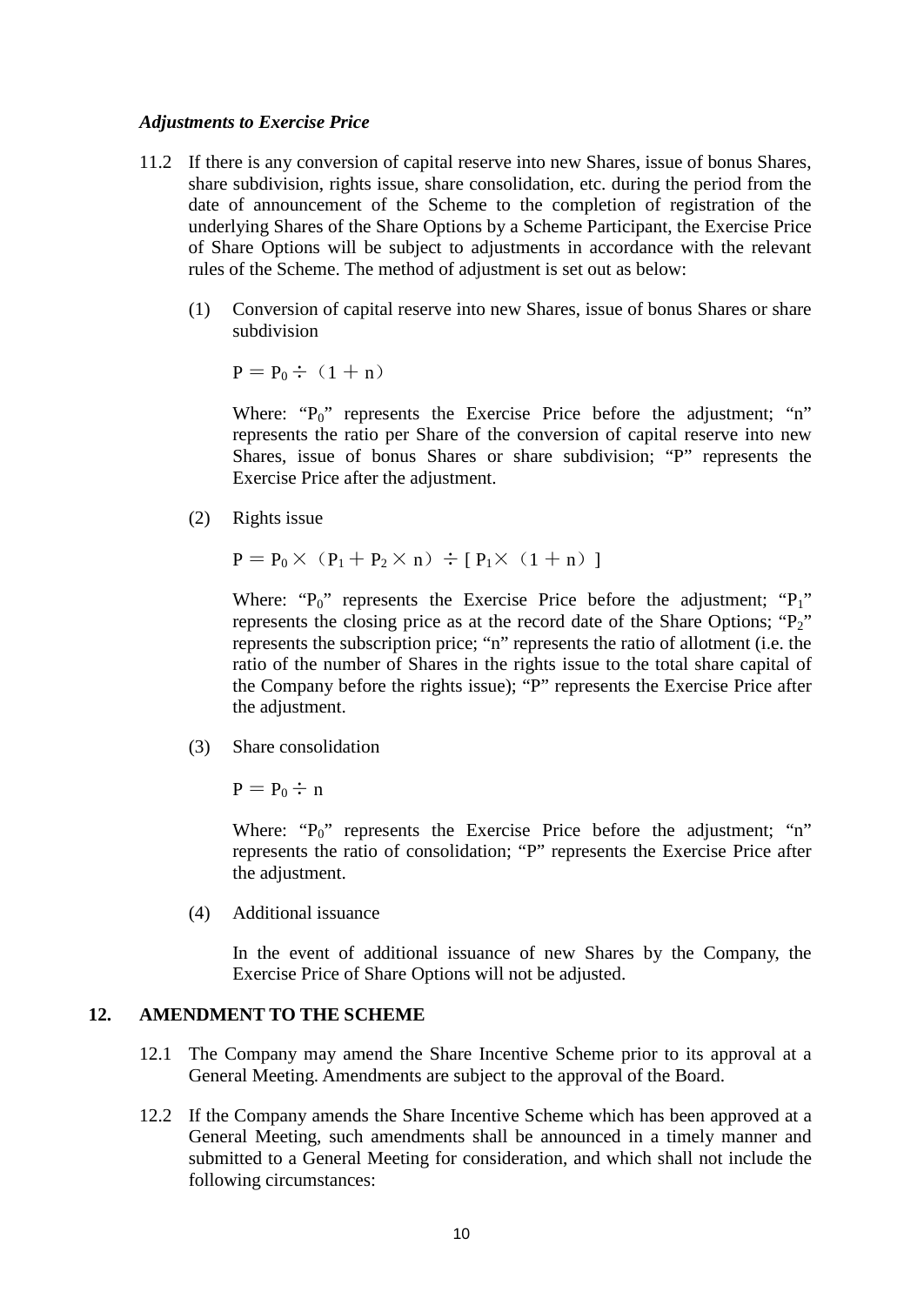- (1) early exercise of Share Options;
- (2) reduction of Exercise Price.
- 12.3 The Remuneration Committee shall express an independent opinion as to whether the amended Scheme is beneficial to the sustainable development of the Company and whether there are circumstances that are clearly prejudicial to the interests of the Company and all Shareholders. The legal counsel shall express its professional opinion as to whether the amended Scheme is in compliance with the Scheme and the relevant laws and regulations, and whether there are circumstances that are clearly prejudicial to the interests of the Company and all Shareholders, and the amended Scheme or the Share Options shall comply with the relevant provisions of Chapter 17 of the Listing Rules.

### **13. TERMINATION OF THE SHARE INCENTIVE SCHEME**

- 13.1 If any of the following events occurs in relation to the Company, the Scheme shall be terminated, including but not limited to:
	- (1) failure to engage an auditor to carry out audit work in accordance with the relevant procedures and requirements;
	- (2) issue of an auditors' report by a certified public accountant with an adverse opinion or a disclaimer of opinion with respect to the annual financial report or internal control evaluation report of the Company;
	- (3) the state-owned assets supervisory authority or the audit department raising material objections to the financial results or the annual financial report of the Company;
	- (4) imposition of penalties by the securities regulator or other relevant authorities due to serious violations of relevant laws or regulations by the Company.
- 13.2 Upon termination of the Scheme by the Company due to the circumstances described above, outstanding Share Options granted to Scheme Participants shall not be exercised.

### **14. LAPSE AND CANCELLATION OF SHARE OPTIONS**

14.1 In the event of termination or cancellation of the employment relationship between a Scheme Participant and the Company for objective reasons such as transfer, removal, retirement, death, loss of capacity to civil act, etc., the exercisable portion of the granted Share Options may be exercised within six months from the date of termination of employment (or when they become exercisable) if the exercisable time limit and performance evaluation criteria are met in that year, and the Share Options will lapse after six months; if the exercisable time limit and performance evaluation criteria are not met in that year, in principle, the Share Options shall no longer be exercisable. The Share Options then outstanding shall not be exercised.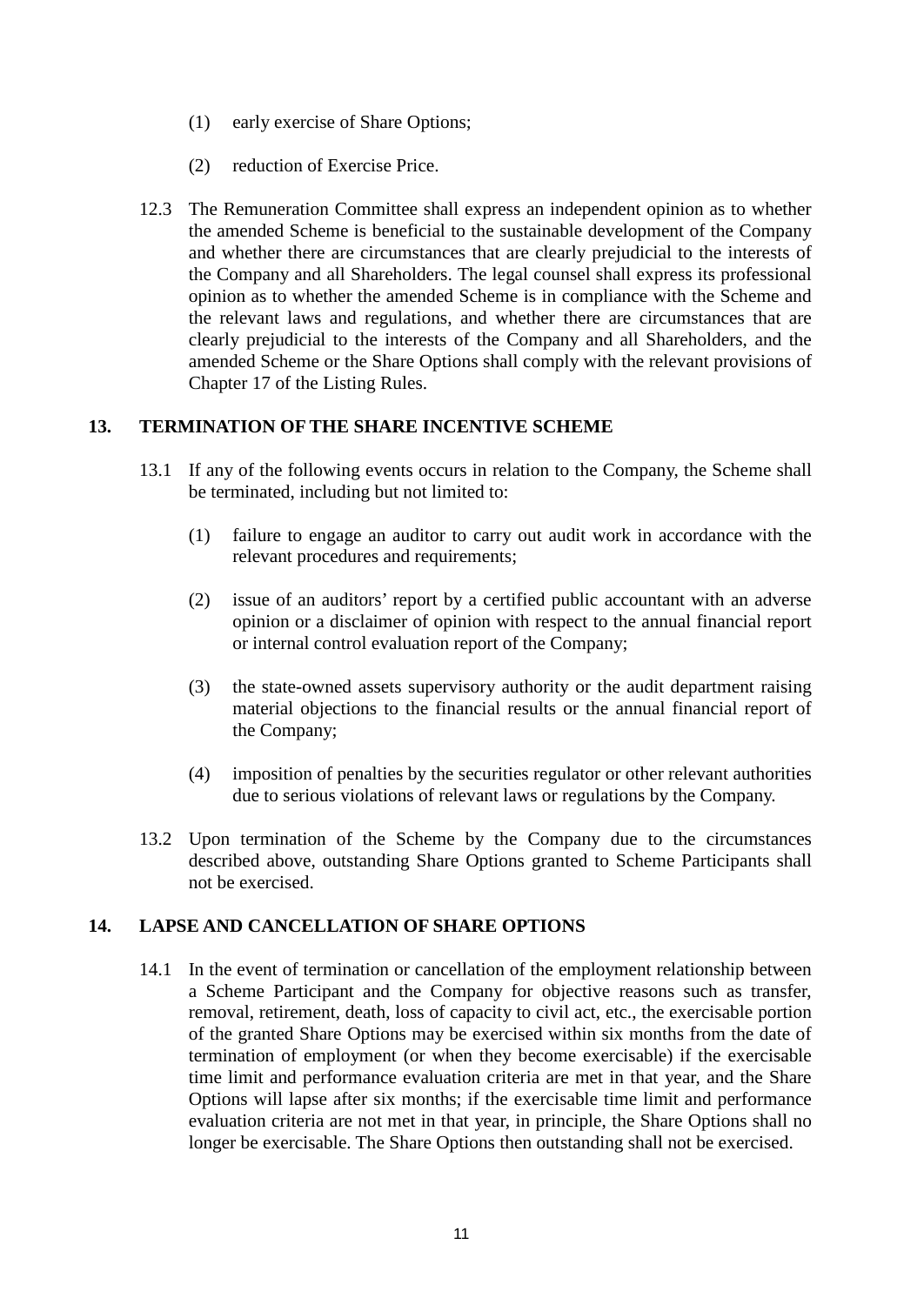- 14.2 If a Scheme Participant resigns (excluding resignation due to organizational transfer) or is terminated from the employment relationship for personal reasons, the Share Options then outstanding shall no longer be exercisable. Incentive gains received from equity awards will be negotiated and resolved in accordance with the provisions of the grant agreement or the share incentive management rules.
- 14.3 The outstanding Share Options granted to a Scheme Participant under the Scheme shall not be exercised if the Scheme Participant is unable to perform his/her duties or if he/she is involved in any of the following:
	- (1) any violation of national laws and regulations, breach of professional ethics, disclosure of the Company's secrets, dereliction of duty or malfeasance of duty that seriously damages the interests or reputation of the Company and causes direct or indirect economic loss to the Company;
	- (2) he/she, as an employee who has violated the Company's rules and regulations, has been dismissed for serious violations of discipline in accordance with the Company's rules on employee rewards and punishments;
	- (3) the Company has sufficient evidence to prove that the Scheme Participant has committed any illegal and undisciplined acts such as accepting bribes, soliciting bribes, corruption, theft, disclosing business and technical secrets, during his or her employment, which directly or indirectly harm the interests of the Company;
	- (4) he/she is held criminally liable for a criminal act or commit other misconduct;
	- (5) he/she has engaged in an act of bankruptcy or insolvency or has entered into any arrangement or reorganization of his/her debts with his/her major creditors;
	- (6) (if so determined by the Board) there is any other ground which entitles the employer to terminate the employment under any applicable law, or pursuant to the service contract or terms of employment entered into between the Scheme Participant and the Group;
	- (7) violation of the relevant laws and regulations or the Articles that caused undue damage to the Company, etc.
- 14.4 In the event of incapacity other than due to work-related injury on the part of a Scheme Participant, if the time limit for vesting the Share Options and the performance evaluation criteria have been met at the time of such occurrence, the vested portion of the Share Options may be exercised within six months from the date of termination of employment, and the Share Options will lapse after six months; if the time limit for vesting the Share Options and the performance evaluation criteria have not been met, the Share Options shall not be exercised. In case of incapacity due to work-related injury, the Share Options granted to him shall remain unchanged and can still be exercised in accordance with the relevant rules.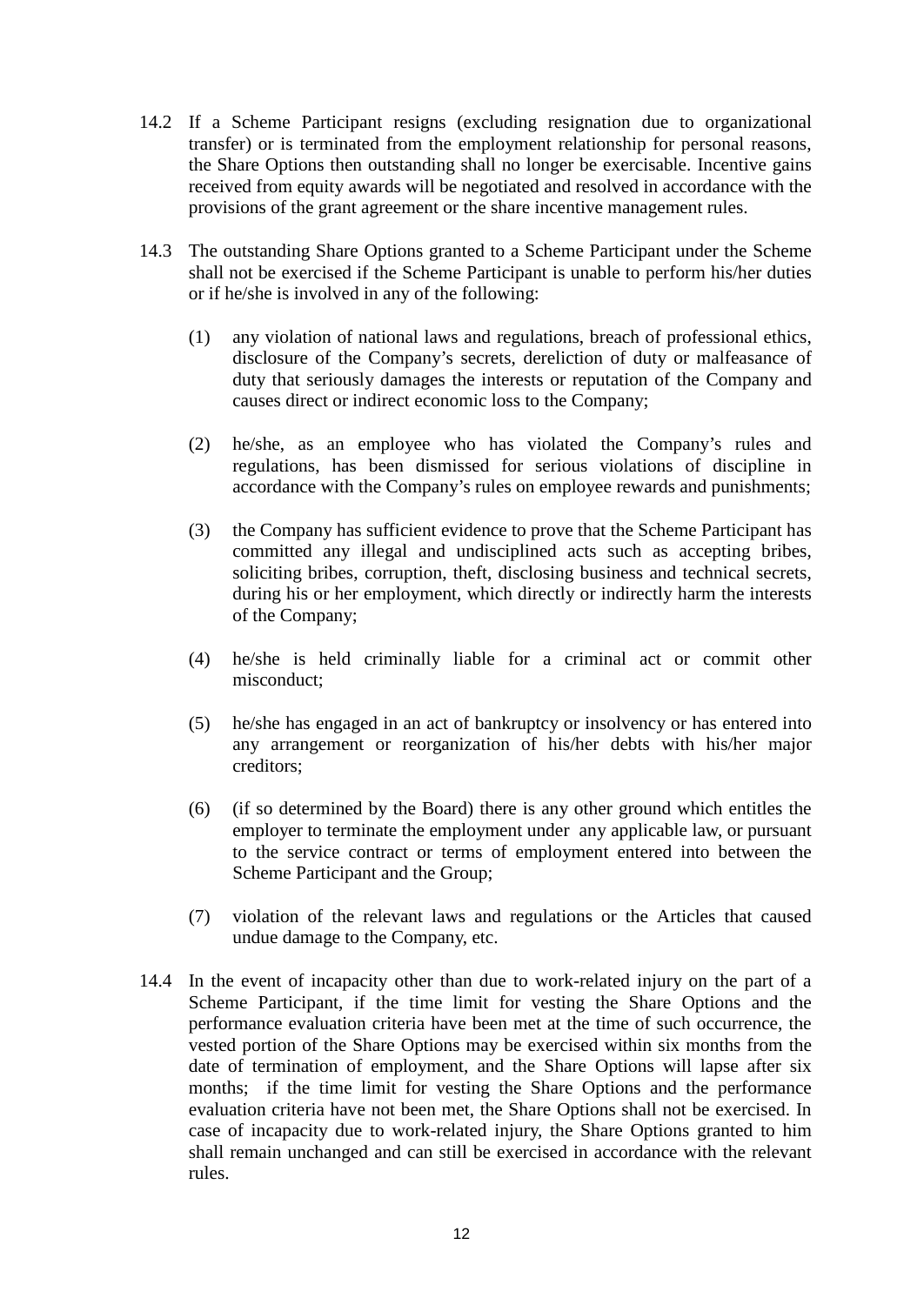- 14.5 Other circumstances under which the Share Options granted to a Scheme Participant shall lapse are as follows:
	- (1) in the event of a qualified relationship between the Scheme Participant and the Company or any of its subsidiaries (other than as an employee or senior management), the Scheme Participant's Share Options shall lapse on the date the Scheme Participant terminates his or her qualified relationship with the Company or any of its subsidiaries for any reason;
	- (2) in the event of a breach of the rules described in the Scheme by the Scheme Participant, the Share Options shall lapse from the date when the Board exercises the Company's right to cancel such Share Options;
	- (3) if Share Options are granted pursuant to certain conditions, restrictions or limits, such Share Options shall lapse on the date when the Board resolves that the Scheme Participant fails to meet or satisfy such conditions, restrictions or limits;
	- (4) Share Options shall lapse on the date of occurrence of such event as may be expressly provided for in the letter relating to the grant of such Share Options or expiry of such period (if any);
	- (5) other circumstances not specified and the manner in which they are handled are to be determined by the Board.
- 14.6 The Board may, at its sole discretion, cancel any granted Share Options which have not been exercised in accordance with such terms as may be agreed with the relevant Scheme Participant in a manner consistent with all applicable legal requirements. If the Company cancels Share Options and then issues new Share Options to the same Scheme Participant, new Share Options may only be issued under the Share Incentive Scheme where there are outstanding Share Options (excluding the cancelled Share Options) within the limit approved by the Shareholders as described in the relevant provisions of Chapter 17 of the Listing Rules.

### **15. APPLICABLE LAWS AND DISPUTE SETTLEMENT MECHANISM**

- 15.1 In case of disputes between the Company and the Scheme Participants regarding matters in relation to the Share Options, such disputes shall be governed and bound by and construed in accordance with the relevant laws of the Hong Kong Special Administrative Region, the People's Republic of China as well as other relevant domestic and overseas laws.
- 15.2 The Company and the Scheme Participants may settle the disputes through negotiation or meditation. If a party is unwilling to settle the dispute through negotiation or mediation, or the dispute cannot be resolved through negotiation or mediation, an application of arbitration may be made to an arbitration organization in accordance with the written arbitration agreement entered into thereafter. If no written arbitration agreement is entered into within 28 days after the conclusion of the negotiation or mediation, either party may file a lawsuit with the court with jurisdiction in the place where the Company operates.